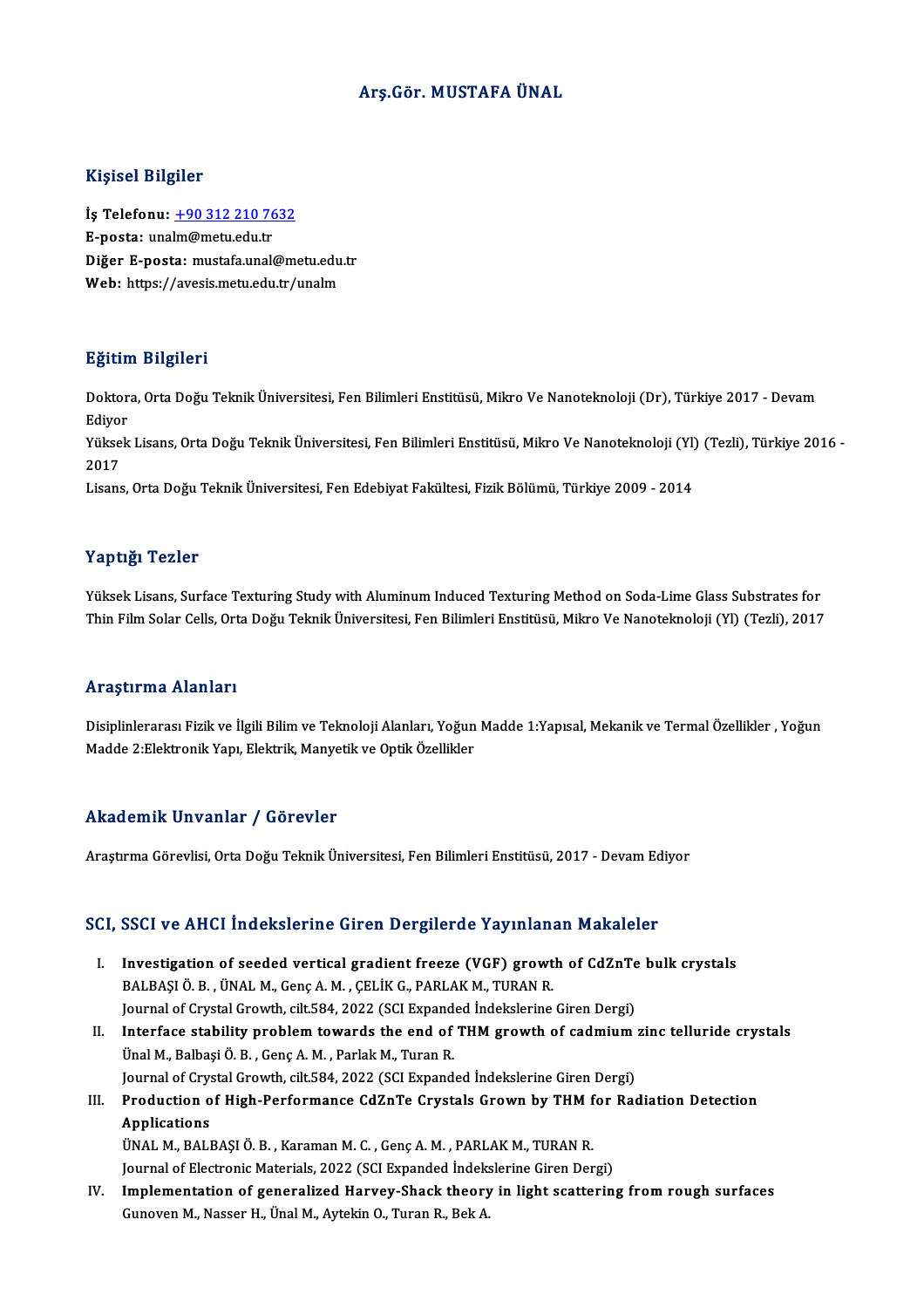PHYSICAL REVIEW A, cilt.102, sa.6, 2020 (SCI İndekslerine Giren Dergi)<br>Altannatiya HE fras atabing salutian far aluminum indusad taytı

- PHYSICAL REVIEW A, cilt.102, sa.6, 2020 (SCI İndekslerine Giren Dergi)<br>V. Alternative HF-free etching solution for aluminum induced texturing of glass surface with improved PHYSI<br><mark>Alter:</mark><br>haze<br>üNAL Alternative HF-free etching<br>haze<br>ÜNAL M., TANKUT A., TURAN R.<br>MATEDIALS BESEARCH EVPRES haze<br>ÜNAL M., TANKUT A., TURAN R.<br>MATERIALS RESEARCH EXPRESS, cilt.6, sa.8, 2019 (SCI İndekslerine Giren Dergi)<br>An X ray photoelectron spectrossony study on the annealing effects for
	-

UNAL M., TANKUT A., TURAN R.<br>MATERIALS RESEARCH EXPRESS, cilt.6, sa.8, 2019 (SCI Indekslerine Giren Dergi)<br>VI. An X-ray photoelectron spectroscopy study on the annealing effects for Al/glass Interface during<br>aluminum i MATERIALS RESEARCH EXPRESS, cilt.6, sa<br>An X-ray photoelectron spectroscopy<br>aluminum induced texturing process An X-ray photoelectron spectroscopy study (<br>aluminum induced texturing process<br>ÜNAL M., Tankut A., YILDIZ İ., Sokmen I., TURAN R.<br>THIN SOLID EU MS. cilt 640, ss 29,44, 2017 (SCLİD aluminum induced texturing process<br>ÜNAL M., Tankut A., YILDIZ İ., Sokmen I., TURAN R.<br>THIN SOLID FILMS, cilt.640, ss.38-44, 2017 (SCI İndekslerine Giren Dergi)

# ÜNAL M., Tankut A., YILDIZ İ., Sokmen I., TURAN R.<br>THIN SOLID FILMS, cilt.640, ss.38-44, 2017 (SCI İndekslerine Giren Dergi)<br>VII. Near-unity haze by aluminum induced glass texturing: structural evolution of Al/glass in THIN SOLID FILMS, cilt.64<br>Near-unity haze by alur<br>its impact on texturing<br><sup>IIMAL</sup>M, Taplut A, CANLI Near-unity haze by aluminum indue<br>its impact on texturing<br>ÜNAL M., Tankut A., CANLI S., TURAN R.<br>OPTICAL MATERIALS EXPRESS silt 7, 89 its impact on texturing<br>ÜNAL M., Tankut A., CANLI S., TURAN R.<br>OPTICAL MATERIALS EXPRESS, cilt.7, sa.9, ss.3051-3064, 2017 (SCI İndekslerine Giren Dergi)

UNAL M., Tankut A., CANLI S., TURAN R.<br>OPTICAL MATERIALS EXPRESS, cilt.7, sa.9, ss.3051-3064, 2017 (SCI Indekslerine Giren Dergi)<br>VIII. Aluminum induced texturing of sandy and prism glasses: Combination of micro/nano t OPTICAL MATER<br>Aluminum indu<br>macro texture Aluminum induced texturing of sandy and prism g<br>macro texture<br>Ünal M., Demircioglu Z., Donerscark E., Ozkol E., Turan R.<br>PHYSICA STATUS SOLIDLA APPLICATIONS AND MATERL

Ünal M., Demircioglu Z., Donerscark E., Ozkol E., Turan R.

macro texture<br>Ünal M., Demircioglu Z., Donerscark E., Ozkol E., Turan R.<br>PHYSICA STATUS SOLIDI A-APPLICATIONS AND MATERIALS SCIENCE, cilt.214, 2017 (SCI İndekslerine Giren<br>Dergi)

# Hakemli Kongre / Sempozyum Bildiri Kitaplarında Yer Alan Yayınlar

akemli Kongre / Sempozyum Bildiri Kitaplarında Yer Alan Yayınlar<br>I. A study on the performance the CdZnxTe1-x radiation detectors grown by vertical gradient freeze (VGF) technique<br>Bender D., Turan R., Ünalan A. M., Ünal M., Balbaşı Ö. B., Yılmaz E. A study on the performance the CdZnxTe1-x radiation det<br>(VGF) technique<br>Bender D., Turan R., Ünalan A.M. , Ünal M., Balbaşı Ö.B. , Yılmaz E.<br>Seventh International Conference on Badiation in Verious Fields e

(VGF) technique<br>Bender D., Turan R., Ünalan A. M. , Ünal M., Balbaşı Ö. B. , Yılmaz E.<br>Seventh International Conference on Radiation in Various Fields of Research, Podgorica, Sırbistan Ve Karadağ, 10 -Bender D., Turan<br>Seventh Internation<br>14 Haziran 2019<br>CdZnTe Pulk Cr Seventh International Conference on Radiation in Various Fields of Research, Podgorica<br>14 Haziran 2019<br>II. CdZnTe Bulk Crystal Growth and Temperature ModelingStudies at METU-CGL<br>PALPASI Ö. P. ERCUNT.v. DOČPU C. KAPUKCUOČLU

- 14 Haziran 2019<br>II. CdZnTe Bulk Crystal Growth and Temperature ModelingStudies at METU-CGL<br>BALBAŞI Ö. B. , ERGUNT y., DOĞRU Ç., KABUKÇUOĞLU M., ÜNAL M., PARLAK M., TURAN R. CdZnTe Bulk Crystal Growth and Temperature ModelingStudies at<br>BALBAŞI Ö. B. , ERGUNT y., DOĞRU Ç., KABUKÇUOĞLU M., ÜNAL M., PARLAI<br>SPIE, San Diego, Amerika Birleşik Devletleri, 17 Eylül 2017 - 21 Eylül 2018<br>Crowth, Wafarin
- III. Growth, Wafering and Surface Preparation of CdZnTe Crystals for X-ray and Gamma Ray<br>Applications **SPIE, San Diego<br>Growth, Wafe<br>Applications** Growth, Wafering and Surface Preparation of CdZnTe Crystals for X–ray and Gamma Ray<br>Applications<br>ÜNAL M., Bender D., BALBAŞI Ö. B. , Ünalan A. M. , Kabukcuoğlu M. P. , Ergunt H. Y. , PARLAK M., TURAN R.<br>SIVTH EUROPEAN CONE

Applications<br>ÜNAL M., Bender D., BALBAŞI Ö. B. , Ünalan A. M. , Kabukcuoğlu M. P. , Ergunt H. Y. , PARLAK M.,<br>SIXTH EUROPEAN CONFERENCE ON CRYSTAL GROWTH, Varna, Bulgaristan, 16 - 20 Eylül 2018<br>GdZpTe Bulk Gaystal Growth a UNAL M., Bender D., BALBAŞI Ö. B. , Ünalan A. M. , Kabukcuoğlu M. P. , Ergunt H. Y. , PARL<br>SIXTH EUROPEAN CONFERENCE ON CRYSTAL GROWTH, Varna, Bulgaristan, 16 - 20 Eylü.<br>IV. CdZnTe Bulk Crystal Growth and Temperature Model

- SIXTH EUROPEAN CONFERENCE ON CRYSTAL GROWTH, Varna, Bulgaristan, 16 20 E<br>CdZnTe Bulk Crystal Growth and Temperature Modeling Studies at METU-C<br>BALBAŞI Ö. B. , Ergunt Y., DOĞRU Ç., Kabukcuoglu M., ÜNAL M., PARLAK M., TURA Conference on Hard X-Ray, Gamma-Ray, and Neutron Detector Physics XX, California, Amerika Birleşik Devletleri,<br>20 - 21 Ağustos 2018, cilt.10762 BALBAŞI Ö. B., Ergunt Y., DOĞRU Ç., Kabukcuoglu M., ÜNAL M., PARLAK M., TURAN R. Conference on Hard X-Ray, Gamma-Ray, and Neutron Detector Physics XX, California, Amerika Birleşik Devletler<br>20 - 21 Ağustos 2018, cilt.10762<br>V. Optimization of chemical polishing by bromine-alcohol for detector-grade CdZn
- 20 21 Ağustos 2011<br>Optimization of cheffect on contacts<br><sup>UNALM</sup> Pender D Optimization of chemical polishing by bromine-alcohol for detector-greffect on contacts<br>Effect on contacts<br>ÜNAL M., Bender D., BALBAŞI Ö. B. , Kabukcuoğlu M. P. , Ergunt H. Y. , TURAN R.<br>SPIE Optics Photoiss , Hard Y Bay,

effect on contacts<br>ÜNAL M., Bender D., BALBAŞI Ö. B. , Kabukcuoğlu M. P. , Ergunt H. Y. , TURAN R.<br>SPIE Optics Photoics - Hard X-Ray, Gamma-Ray, and Neutron Detector Physics XX, San Diego, Amerika Birleşik<br>Devlatleri 19, . ÜNAL M., Bender D., BALBAŞI Ö. B. , Kabukcuoğlu M. P. , Ergunt H. Y. , TURAN R.<br>SPIE Optics Photoics - Hard X-Ray, Gamma-Ray, and Neutron Detector Physics XX, San Diego, Amerika Birleşik<br>Devletleri, 19 - 23 Ağustos 2018<br>VI SPIE Optics Photoics - Hard X-Ray, Gamma-Ray, and Neutron Detector Physics XX, San Diego, Amerika Birleşik<br>Devletleri, 19 - 23 Ağustos 2018<br>VI. DEVELOPMENT OF TEXTURED GLASS SUBSTRATES BYALUMINUM INDUCED TEXTURING METHOD

# Devletleri, 19 - 23 Ağustos 2018<br>DEVELOPMENT OF TEXTURED GLASS :<br>ÜNAL M., Günöven M., Tankut A., TURAN R.<br>PVCON 2018 - International Conference on PVCON 2018 - International Conference on Photovoltaic Science and Technologies, Ankara, Türkiye, 4 - 06 Temmuz<br>2018 UNAL<br>PVCOI<br>2018 PVCON 2018 - International Conference on Photovoltaic Science and Technologies, Ankara, Türkiye<br>2018<br>VII. A Light Trapping Method for Thin Film Solar Cells: Aluminum Induced Glass Texturing<br><sup>INALM</sup> Tenhut A TUPAN P

2018<br>A Light Trapping Method f<br>ÜNAL M., Tankut A., TURAN R.<br>2017 ICC Annual Meeting 22n

ÜNAL M., Tankut A., TURAN R.<br>2017 ICG Annual Meeting 32nd Şişecam Glass Symposium, İstanbul, Türkiye, 21 - 25 Ekim 2017, ss.121

VIII. Alüminyum İle Cam Desenleme YöntemindeSıcaklığın Tavlama Sürecindeki Ve AşındırmaSonrasında